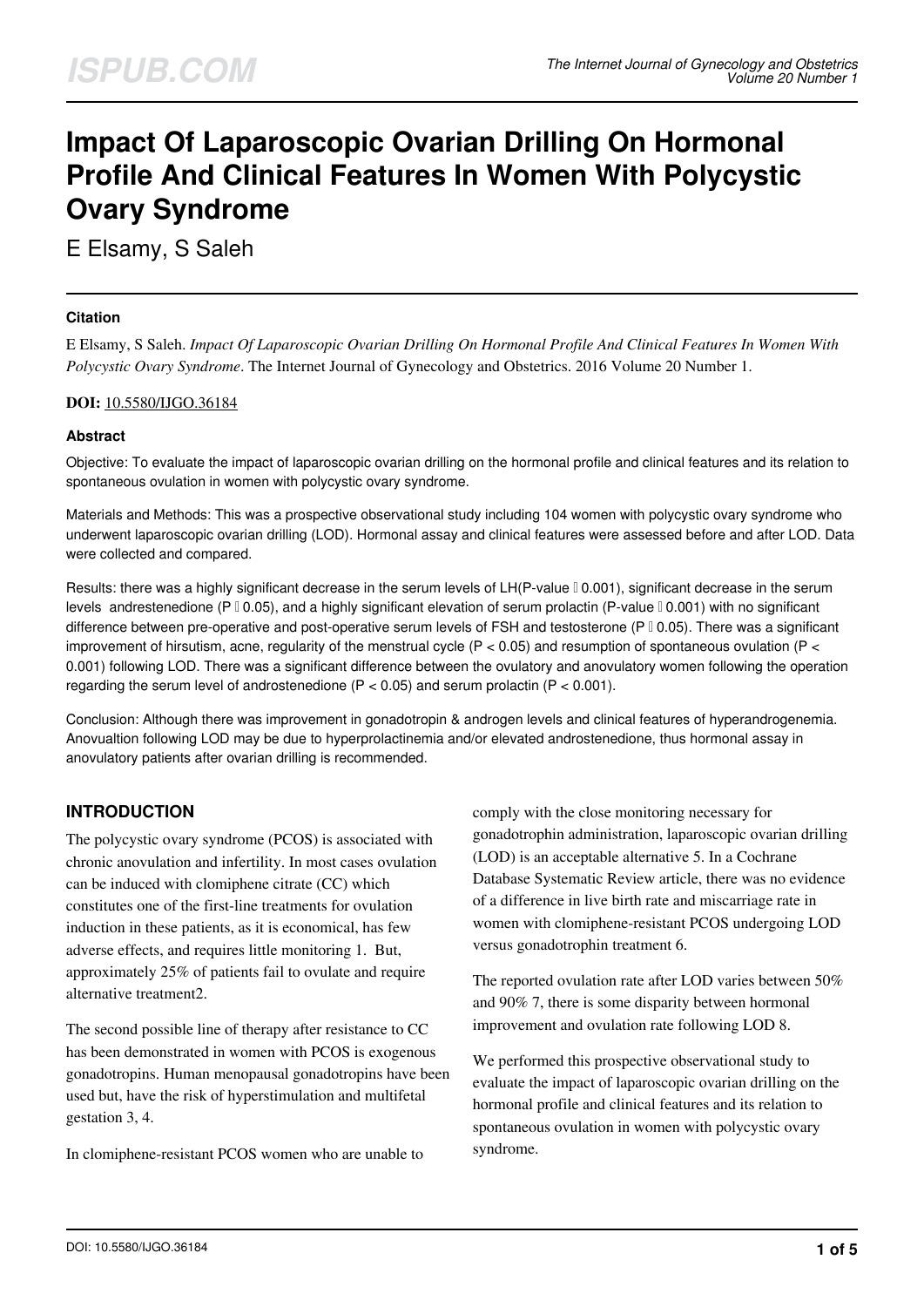## **MATERIALS AND METHODS**

#### **Study design**

A prospective Observational study was designed taking 104 PCOS patients, admitted to the Department of Obstetrics and Gynecology, Menoufia University hospital, Egypt from May 2012 to July 2015.

The institutional review board approved the study protocol and an informed consent was obtained from all patients prior to commencing the study.

#### **Sample size**

Based on the rate of spontaneous ovulation following LOD of 50-90% from the literature, we calculated the sample size at alpha  $= 0.05$  and a study power of 90%. A total sample size of 90 patients was required after adding a percentage of 10% for possible drop out cases during the study.

#### **Inclusion criteria**

(1)-PCOS was diagnosed according to the revised European Society of Human Reproduction and Embryology (ESHRE) and American Society for Reproductive Medicine (ASRM) criteria of 2004 which were based on the Rotterdam criteria 9.

Clomiphene citrate resistance was defined as the absence of developing follicles after ovarian stimulation with 150 mg clomiphene citrate/day given for five days beginning with the 2nd day of the menstrual cycle. Patients were stimulated with clomiphene for a minimum of three and a maximum of six cycles 10.

- (2)-A normal semen analysis.
- (3)-A normal uterine cavity.
- (4)- Bilateral tubal patency.

Exclusion criteria

(1)-Semen abnormalities.

(2)-FSH >15 mIU/mL.

(3)-Contraindications for laparoscopy.

(4)- Medical disorders: diabetes mellitus and hypertension.

(5)- Endocrine disorders: hyperprolactinaemia (prolactin  $\geq$ 22 ng/dl), thyroid disorders, cushing's syndrome and

#### acromegaly.

#### **Clinical examination**

To measure the patient's weight, height, the presence of acne and/or hirsutism (according to the Ferriman-Gallway score > 8).

#### **Hormonal assays**

Patients baseline blood samples were obtained before laparoscopic ovarian drilling (2–3 days after the commencement of spontaneous menstrual bleeding) to assess serum levels of LH, FSH, testosterone, androstenedione and prolactin.

The second blood sample was obtained in the early follicular phase (days 2-3) of the menstrual cycle after 3 months of the operation.

Radioimmunoassays were used to determine serum levels of LH (Autodelfia; Wallac Oy, Turku, Finland), FSH (Enzymun ES700; Böhringer Mannheim, Mannheim, Germany), testosterone (Immunotech, Westbrook, ME, USA), androstendione (Immunotech, Westbrook, ME, USA) and prolactin (Immunotech, Westbrook, ME, USA).

#### *Normal values of hormonal levels*

#### $FSH = 3-13$  mIU/ml,  $LH = 1.5-12$  mIU/ml,

 Androstendione = 0.6-3 ng/ml, Testosterone= 0.2–0.9 ng/ml and Prolactin= 2-22 ng/ml.

#### **Sonography**

Pelvic sonography (Acuson 128 XP 10, computed sonography system, Mountain View, California, USA) was carried out on day 12-16 for folliculometry before and after the operation. Ovulation is defined as the presence of at least one dominant follicle measuring ≥ 18 mm.

#### **Surgical technique**

Laparoscopic ovarian drilling (LOD) was performed using three-puncture technique. The laparoscope was introduced through a subumblical incision. After assessment of the pelvic structures and tubal patency, an insulated needle connected to a unipolar electrocautery with four to six cautery points 3–4 mm in diameter was created in each ovary with a current of 4 mA applied through the laparoscopic insulated needle.

#### **Outcome measures**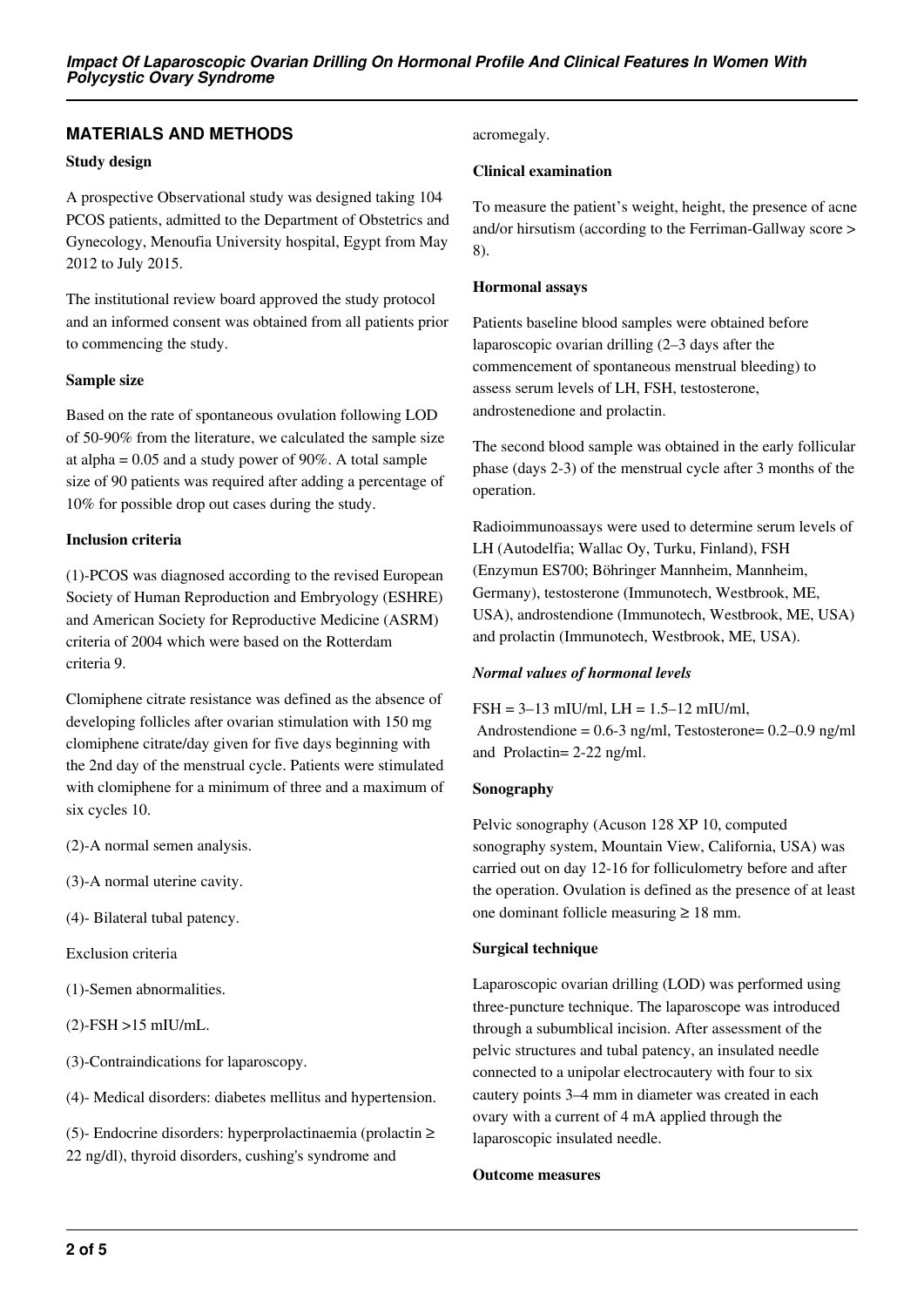The outcome of this study was to measure the degree of hormonal changes (LH, FSH, testosterone, androstenedione and prolactin) and clinical features of PCOS (menstrual regularity, spontaneous ovulation and features of hyperandrogenemia as hirsutism & acne) after 3 months following LOD.

## **Statistical analysis**

Data were collected, tabulated, statistically analyzed by computer using SPSS version 16 (SPSS Inc, Chicago, IL, USA). Quantitative data are expressed to measure the central tendency of data and diversion around the mean, mean (x) and standard deviation (SD).Qualitative data expressed in number and percentage.

All these tests were used as tests of significance at

- P value > 0.05 was considered statistically non significant.
- P value ≤ 0.05 was considered statistically significant.

•P value  $\leq 0.001$  was considered statistically highly significant.

[P value in bold in the tables is statistically significant]

# **RESULTS**

Table (1) displays the patient characteristics.

## **Figure 1**

Patient characteristics  $(n = 104)$ 

Table (2) reveals the hormonal profile before and after laparoscopic ovarian drilling, there was a highly significant decrease in the serum levels of  $LH(P-value \, | \, 0.001)$ , significant decrease in the serum levels andrestenedione ( $P \mathbb{I}$ 0.05), and a highly significant elevation of serum prolactin  $(P-value \, | \, 0.001)$  with no significant difference between preoperative and post-operative serum levels of FSH and testosterone ( $P \, \mathbb{I} \, 0.05$ ).

## **Figure 2**

Hormonal profile before and after laparoscopic ovarian drilling

Table (3) shows the clinical features before and after laparoscopic ovarian drilling, there was a significant improvement of hirsutism, acne and regularity of the menstrual cycle  $(P < 0.05)$  as well as resumption of spontaneous ovulation  $(P < 0.001)$ .

## **Figure 3**

Clinical features before and after laparoscopic ovarian drilling

Table (4) reveals the impact of laparoscopic ovarian drilling on hirsutism & acne in women with PCOS.

## **Figure 4**

The impact of laparoscopic ovarian drilling on hirsutism & acne in women with PCOS

Table (5) displays the comparison of study parameters in relation to resumption of spontaneous ovulation, there was a significant difference between the ovulatory and anovulatory women following LOD regarding the serum level of androstenedione ( $P < 0.05$ ) and serum prolactin ( $P < 0.001$ ).

## **Figure 5**

Comparison of study parameters in relation to resumption of spontaneous ovulation

## **DISCUSSION**

We confirm the previously reported endocrine changes shortly after LOD, including lowering of the serum concentrations of LH and androgens 5, 11. These endocrine changes seemed to last during the medium- and long-term follow-up periods 12.

In our study, women who remained anovulatory in spite of significant fall in LH and testosterone levels, prolactin was significantly elevated when measured 3 months after the operation. Gjonness et al 13 in their study on 17 women showed a transient hyperprolactinemia immediately after LOD, they believed that this phenomenon was due to operative stress. Hyperprolactinemia as a complication of operation, and/or anesthesia was previously described with the peak prolactin levels always occurring during surgery. Prolactin remained elevated in 62.5% when measured 6–10 weeks after operation 14, 15, 16.

In our study, postoperative androstenedione was higher among anovulatory women when compared to ovulatory women. In a previous trial, LH and androstenedione were accurate for predicting ovulation after LOD, reaching both a specifity and a positive predictive value of  $100\%$  17.

Although chronic anovulation in women with PCOS is usually associated with menstrual irregularities 18, 50% of our patients had regular menses prior to LOD. This observation was confirmed in a previous study of 1741 women with PCOS in which 30% of patients had regular menses 19. The proportion of women with regular menstrual cycle increased significantly in our study from 50% to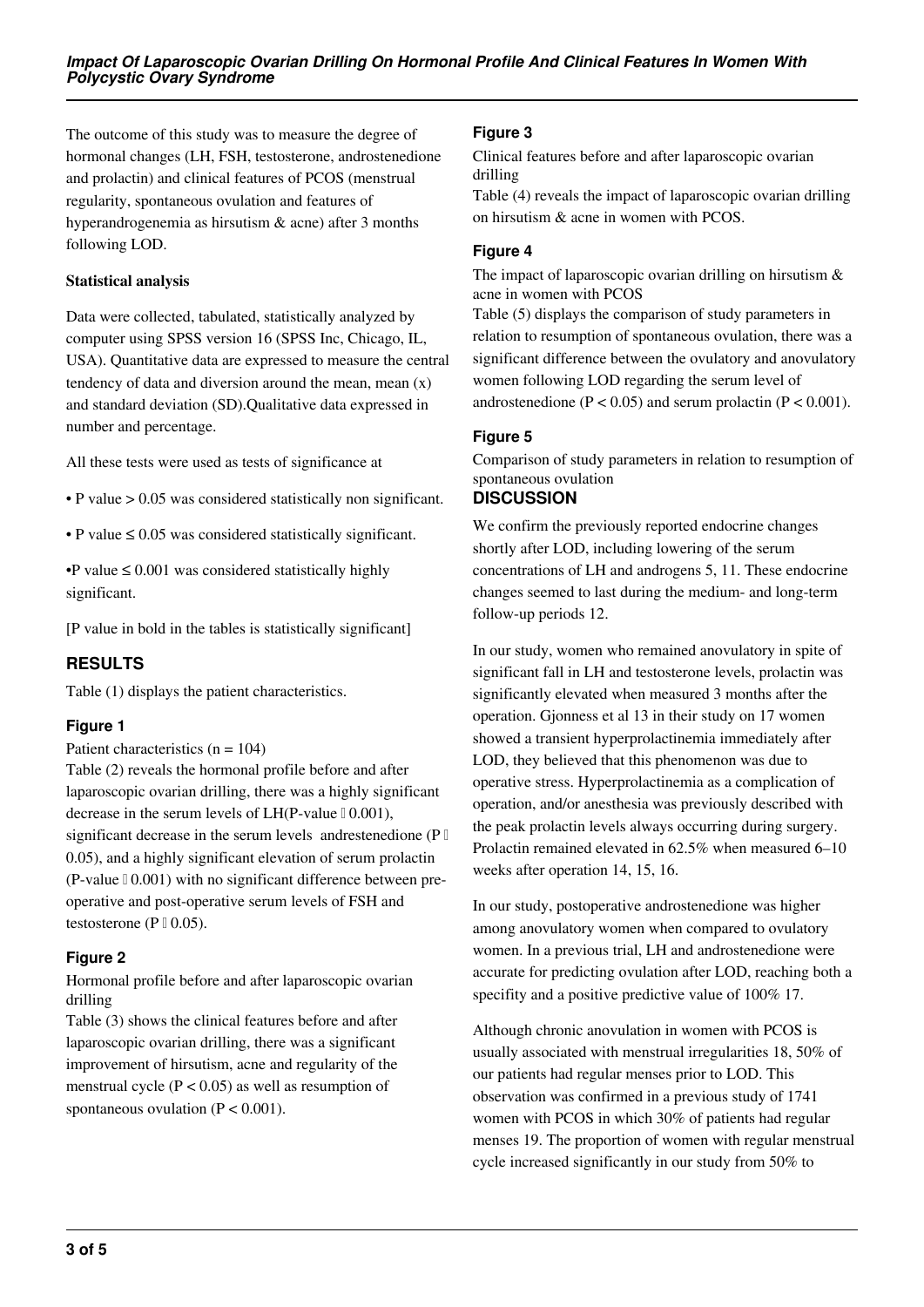92.3% following LOD. Many authors observed that LOD leads to restoration of regular menses in about 63-84% of patients 11, 20, 21.

In our study, LOD leads to improvement of hirsutism and acne in 64.7% and 50% in treated patients respectively. In a previous study, LOD produced short term improvement of hirsutism and acne in 33% and 52% respectively which is sustained for up to 9 years in 23% and 40% of cases respectively 22.

We conclude that after ovarian drilling, women who remained anovulatory in spite of decreased serum androgen levels and other hormonal profile improvement, may have an elevated prolactin &/or androstenedione levels. Hormonal assay in anovulatory patients after LOD is recommended.

## **Acknowledgements**

The authors would like to acknowledge the contribution of the residents and nursing staff of the gynecology ward and operating room of Menoufia university Hospital.

## **Disclosure**

We certify that no actual or potential conflicts of interest in relation to this article exist.

# **References**

1. Franks S, Mason HD, Polson DW, Winstpon RML, Margara R, Reed MJ: The mechanism and management of ovulatory failure in women with polycystic ovary syndrome. Hum Reprod 1988, 3:431-434.

2. Homburg R. Clomiphene citrate – end of an era? A minireview. Hum Reprod. 2005;20(8):2043–2051. 3. Sastre ME, Prat MO, Checa MA, Carreras RC. Current trends in the treatment of polycystic ovary syndrome with desire for children. Ther Clin Risk Manag. 2009;5(2):353–360.

4. Delbaere A, Smits G, Olatunbosun O, Pierson R, Vassart G, Costagliola S. New insights into the pathophysiology of ovarian hyperstimulation syndrome. What makes the difference between spontaneous and iatrogenic syndrome? Hum Reprod. 2004;19(3):486–489.

5. Armar NA, Mc Carrigle HHG, Honour J, Holownia P, Jacobs HS, Lachelin GCL: Laparoscopic ovarian diathermyin the management of anovulatory infertility in women with polycystic ovaries: endocrinic changes and clinical outcome. Fertil Steril.1990, 53:45-49. 6. Farquhar C, Lilford RJ, Marjoribanks J, Vandekerckhove P. Laparoscopic 'drilling' by diathermy or laser for ovulation induction in anovulatory polycystic ovary

syndrome. Cochrane Database Syst Rev. 2007;18(3):CD001122.

7. Abdel Ghadir A, Khatim MS, Mowafi RS, Alnaser HMI, Alzaid HGN, Shaw RW: Ovarian electrocautery versus human menopausal gonadotropins and pure follicle stimulatin hormone therapy in the treatment of the patients with polycystic ovarian disease. Clin Endocrinol.1990, 33:585-592.

8. Balen AH, Jacobs HS: A prospective study comparing unilateral and bilateral laparoscopic ovarian diathermy in women with the polycystic ovary syndrome. Fertil Steril 1994, 62:921-925.

9. Rotterdam ESHRE/ASRM-Sponsored PCOS Consensus Workshop Group. Revised 2003 consensus on diagnostic criteria and long-term health risks related to polycystic ovary syndrome. Fertil Steril. 2004; 81(1):19–25.

10. Thessaloniki ESHRE/ASRM-Sponsored PCOS Consensus Workshop Group: Consensus on infertility treatment related to polycystic ovary syndrome. Hum Reprod 2008, 23:462-477.

11. Felemban, A., Tan, S.L. and Tulandi, T. Laparoscopic treatment of polycystic ovaries with insulated needle cautery: a reappraisal. Fertil. Steril.2000, 73: 266–269. 12. Gjonnaess, H. Late endocrine effects of ovarian electrocautery in women with polycystic ovary syndrome. Fertil. Steril. 1998, 69: 697–701.

13. Gjonnaess H, Norman : Endocrine effects of ovarian electrocautery in patients with polycystic ovarian disease. Br J Obstet Gynaecol 1987, 94:779-783.

14. Adashi EY, Rebar RW, Ehara Y, Naftolin F, Yen SSC: Impact of acute surgical stress on anterior pituitary function in female subjects. Am J Obstet Gynecol 1980, 138:609-614. 15. Soules MR, Sutton GP, Hammond CB, Haney AF: Endocrine changes at operation under general anesthesia: Reproductive hormone flactuations in young women. Fertil Steril 1980,33:364-371.

16. Parsanezhad M E, Saeed A, Jaleh Z, Maryam P, Gholamreza K, Gholamhossein R, Ernst H.

Hyperprolactinemia after laparoscopic ovarian drilling: An unknown phenomenon. Reprod Biol Endocrinol. 2005, 3:31. 17. Johannes Ott, Stefan Wirth, Kazem Nouri, Christine Kurz, Klaus Mayerhofer, Johannes C Huber, Clemens B Tempfer. Luteinizing hormone and androstendione are independent predictors of ovulation after laparoscopic ovarian drilling: a retrospective cohort study. Reprod Biol Endocrinol. 2009; 7: 153.

18. Franks S. Polycystic Ovary Syndrome. N Engl J Med 1995; 333:853-861.

19. Balen AH, Conway GS, Kaltsas G, Techatrasak K, Manning PJ, West C, Jacobs HS. Polycystic ovary syndrome: the spectrum of the disorder in 1741 patients. Hum Reprod. 1995 Aug;10(8):2107-11.

20. Gjonnaess, H. Polycystic ovary syndrome treated by ovarian electrocautery through the laparoscope. Fertil Steril.1984, 41: 20–25.

21. Li, T.C., Saravelos, H., Chow, M.S., Chisabingo, R. and Cooke, I.D. (1998) Factors affecting the outcome of laparoscopic ovarian drilling for polycystic ovary syndrome in women with anovulatory infertility. Br. J. Obstet Gynaecol.1998, 105: 338–344.

22. Amer SA, Gopalan V, Li TC, Ledger WL, Cooke ID. Long term follow-up of patients with polycystic ovarian syndrome after laparoscopic ovarian drilling: clinical outcome. Hum Reprod. 2002 ;17(8):2035-42.